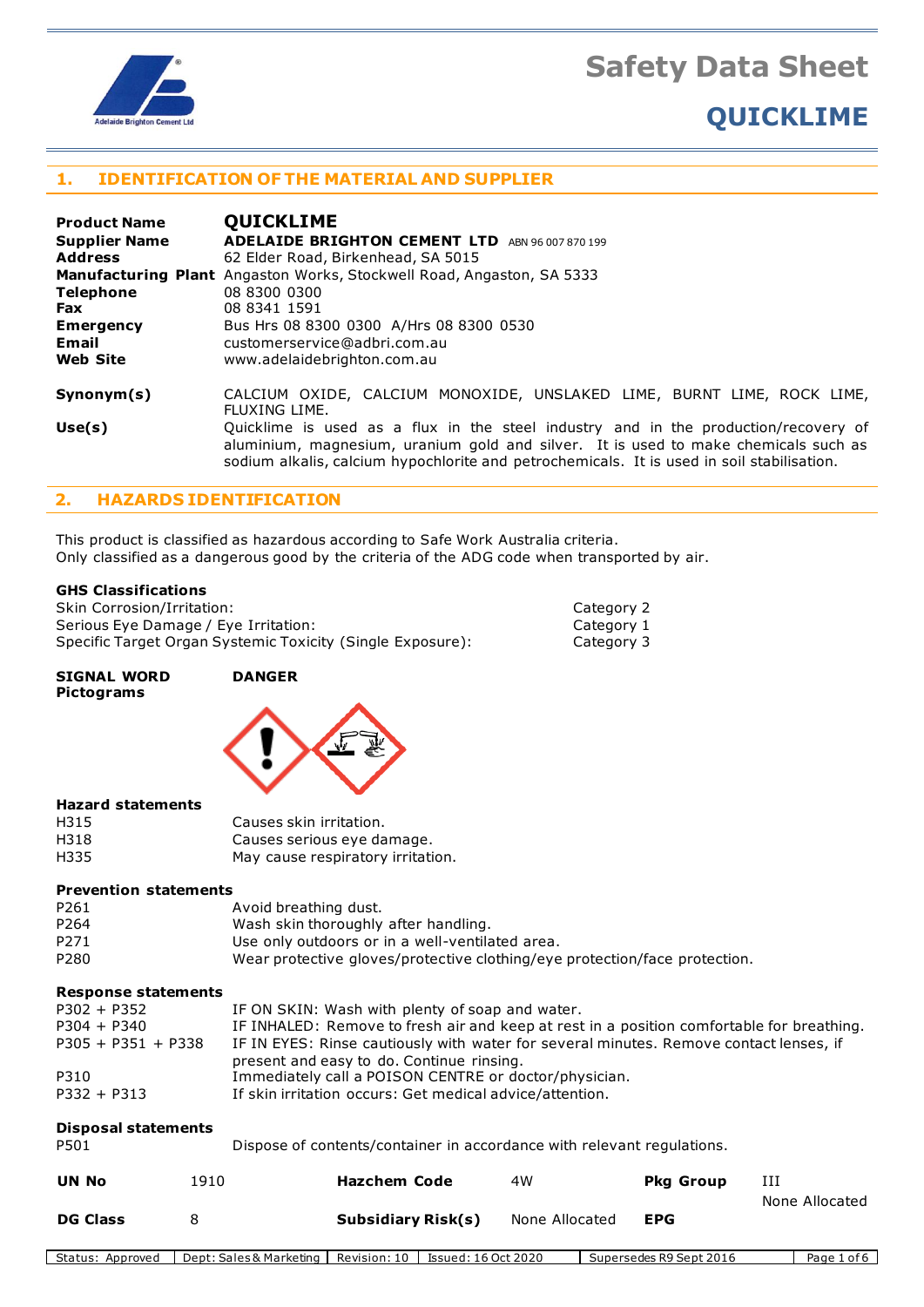

# **QUICKLIME**

# **3. COMPOSITION/INFORMATION ON INGREDIENTS**

| Ingredient                  | <b>Formula</b>                 | Conc.         | CAS No.    |
|-----------------------------|--------------------------------|---------------|------------|
| CALCIUM OXIDE               | CaO                            | $90 - 95%$    | 1305-78-8  |
| MAGNESIUM OXIDE             | MgO                            | $0.5 - 1.5\%$ | 1309-48-4  |
| CRYSTALLINE SILICA (QUARTZ) | SiO <sub>2</sub>               | $1 - 4\%$     | 14808-60-7 |
| <b>LIMESTONE</b>            | CaCO <sub>3</sub>              | $0 - 2\%$     | 1317-65-3  |
| ALUMINIUM OXIDE             | Al <sub>2</sub> O <sub>3</sub> | $0 - 1.5\%$   | 1344-28-1  |
| IRON (III) OXIDE            | Fe <sub>2</sub> O <sub>3</sub> | $0 - 1\%$     | 1309-37-1  |

#### **4. FIRST AID MEASURES**

- **Eye** Flush thoroughly with flowing water for at least 15 minutes and medical attention if symptoms persist. If a lime slurry is splashed into the eyes flush thoroughly for 15 minutes then seek urgent medical attention.
- **Inhalation** Remove from dusty area to fresh air. If s ymptoms persist, seek medical attention.
- **Skin** Promptly wipe material off skin being sure not to generate dust. Immediately remove all contaminated clothing and footwear. Wash skin thoroughly with copious amounts of water.
- **Ingestion** Rinse mouth and lips with water. Do not induce vomiting. Give water to drink to dilute stomach contents. If symptoms persist, seek medical attention.
- **Advice to Doctor** Treat symptomatically. Contact Poisons Information Centre (131126 Australia wide).
- **First Aid Facilities** Eye wash station.

#### **Additional Information - Aggravated Medical Conditions**

- **Inhalation** Inhalation of dust through prolonged, repeated exposure can cause membrane irritation, bronchitis, pneumonia, silicosis (scarring of the lung.) It may also increase the risk of scleroderma (a disease affecting the connective tissue of the skin, joints, blood vessels and internal organs) and lung cancer. Epidemiological studies have shown that smoking increases the risk of bronchitis, silicosis (scaring of the lung) and lung cancer in those exposed to crystalline silica.
- **Skin I**rritating to the skin. Prolonged and repeated skin contact with Quicklime can cause irritant dermatitis.
- **Eye I**rritating to the eye. If a large volume of lime dust (or slurry) is splashed into the eye alkaline burns can cause permanent damage.

## **5. FIRE FIGHTING**

| Flammability              | Not flammable. Does not support combustion of other materials, but on contact with<br>water or acids may generate sufficient heat to ignite surrounding materials. DO NOT USE<br>WATER for fire fighting. USE DRY CHEMICAL OR CO2 TYPE EXTINGUISHERS. |
|---------------------------|-------------------------------------------------------------------------------------------------------------------------------------------------------------------------------------------------------------------------------------------------------|
| <b>Fire and Explosion</b> | Non flammable. No fire or explosion hazard exists.                                                                                                                                                                                                    |
| Extinguishing             | Non flammable.                                                                                                                                                                                                                                        |
| <b>Hazchem Code</b>       | None Allocated.                                                                                                                                                                                                                                       |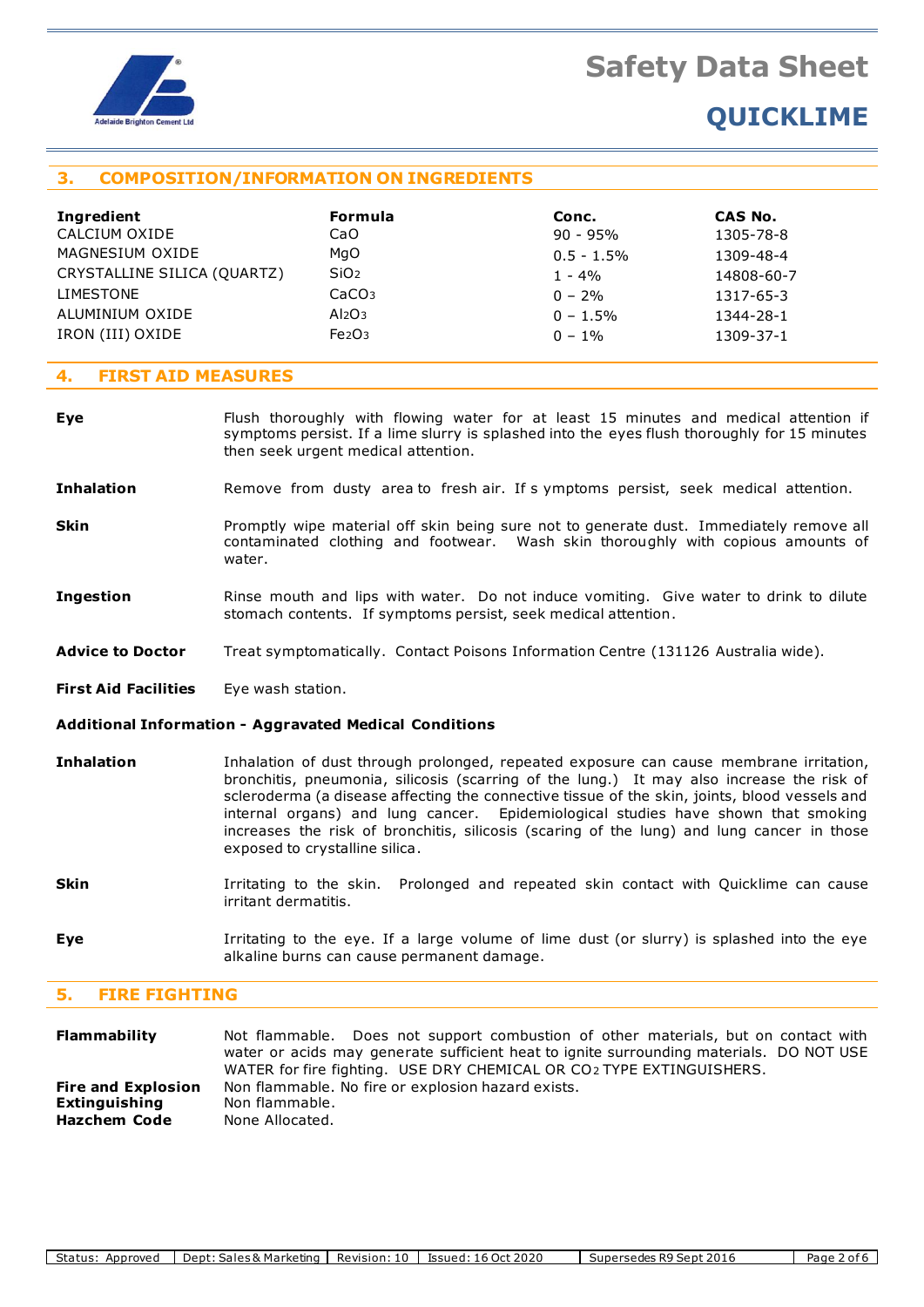

#### **6. ACCIDENTAL RELEASE MEASURES**

- **Spillage** If spilt (bulk), contact emergency services if appropriate. Wear dust-proof goggles, PVC/rubber gloves, a Class P2 respirator (where an inhalation risk exists), coveralls and rubber boots. Clear area of all unprotected personnel. Prevent spill entering drains or waterways. Collect and place in sealable containers for disposal or reuse. Avoid generating dust. Quicklime should be slowly hydrated by SLOW addition to water then neutralised with dilute Hydrochloric Acid eg 6M, before disposal.
- **Emergency** Follow safety requirements for personal protection under Section 8 Exposure Controls/ **Procedures** Personal Protection.

#### **7. HANDLING AND STORAGE**

- **Storage** Steel silos and airtight rail or road tankers are the usual forms of storage and transport. Common storage and handling equipment must NOT be used for Quicklime. Enclosed conveyors with extraction equipment and dust collection are required for safe handling. Quicklime must NOT come into contact with materials containing water or water of crystallisation, eg copper, alum, ferric sulphates. Quicklime must be kept away from moisture, steam, acid or acid fumes to prevent violent reactions.
- **Handling** Before use carefully read the product label. Use of safe work practices are recommended to avoid eye or skin contact and inhalation. Observe good personal hygiene, including washing hands before eating. Prohibit eating, drinking and smoking in contaminated areas.

**Property/** Refer to Section 13.

**Environmental**

## **8. EXPOSURE CONTROLS/PERSONAL PROTECTION**

|                 | minimise exposure to dust and repeated skin contact. Where dust could be generated<br>whilst handling Quicklime, use local mechanical ventilation or extraction in areas where<br>dust could escape into the work environment. For bulk deliveries, closed pumping systems<br>are recommended. |
|-----------------|------------------------------------------------------------------------------------------------------------------------------------------------------------------------------------------------------------------------------------------------------------------------------------------------|
| <b>Exposure</b> | ALUMINIUM OXIDE (1344-28-1)                                                                                                                                                                                                                                                                    |

**Ventilation** Avoid generating dust. All work with Quicklime should be carried out in such a way as to

**Standards** ES-TWA: 10 mg/m<sup>3</sup> (Respirable Dust) CALCIUM CARBONATE (1317-85-3) ES-TWA: 10 mg/m<sup>3</sup> (Respirable Dust) CALCIUM OXIDE (1305-78-8) ES-TWA: 2 mg/m<sup>3</sup> (Respirable Dust; Alkaline) IRON (III) OXIDE (1309-37-1) ES-TWA: 5 mg/m<sup>3</sup> (Respirable Dust) MAGNESIUM OXIDE (1309-48-4) ES-TWA: 10 mg/m<sup>3</sup> (Respirable Dust) SILICA, CRYSTALLINE – QUARTZ (14808-60-7) ES-TWA:  $0.05 \, \text{mg/m}^3$  (Respirable Dust). Under Model WHS Law adopted in most Australian jurisdictions.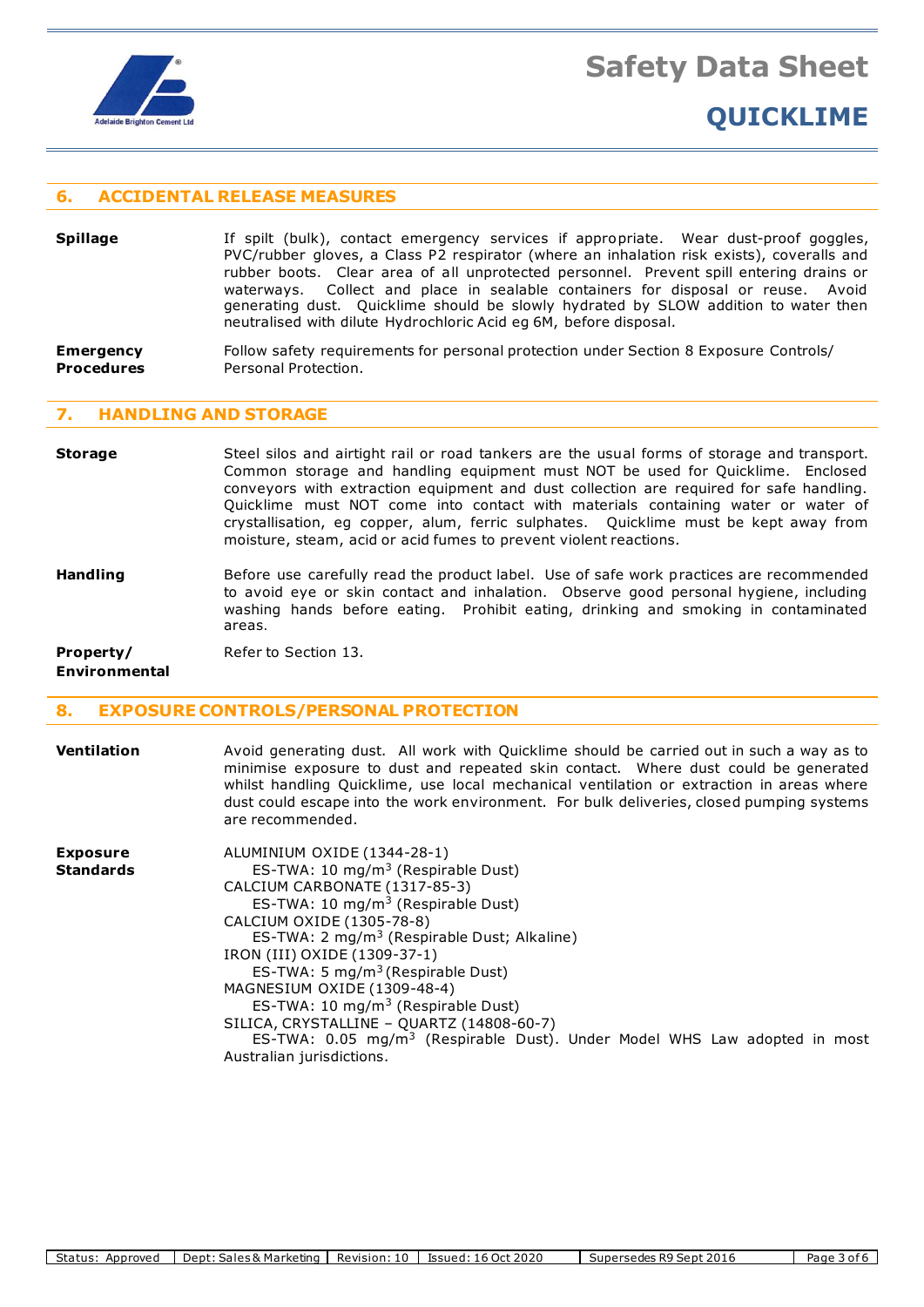

# **QUICKLIME**

**PPE** Wear dust-proof goggles and rubber or PVC gloves. Where an inhalation risk exists, wear a Class P2 respirator. If there is potential for prolonged and/or excessive skin contact, wear coveralls. At high dust levels, wear a Class P3 respirator or a Powered Air Purifying Respirator (PAPR) with Class P3 filter.



# **9. PHYSICAL AND CHEMICAL PROPERTIES**

**pH** Approximately 12 **Boiling Point** 2850<sup>°</sup>C<br> **Melting Point** 2570<sup>°</sup>C **Bulk Density** 950 - 1050 kg/m<sup>3</sup><br> **Particle Size** 50% < 75 microns

**Appearance** Granular off-white amorphous powder **Evaporation Rate Not Available <b>Autoignition Temperature Bulk Density Autoignition Temperature Bulk Density Particle Size** 50% < 75 microns

**Odour** Slight Odour **Specific Gravity** 3.2 to 3.4<br> **pH Specific Gravity** 3.2 to 3.4<br> **pH Specific Specific Gravity** 3.2 to 3.4 **Vapour Pressure Not Available <b>Flammability** Non Flammable **Vapour Density Not Available <b>Flash Point Not Relevant Relevant Boiling Point Not Relevant Boiling Point Not Relevant Upper Explosion Limit** Not Relevant<br> **Lower Explosion Limit** Not Relevant **Melting Point** 2570<sup>0</sup>C **Lower Explosion Limit** Not Relevant

**Solubility (water)** Sparingly soluble, reacts vigorously with water

### **10. STABILITY AND REACTIVITY**

**Reactivity Incompatible with hydrofluoric acid (violently) and phosphorus pentoxide. Reacts** (potentially vigorously) with water generating heat and evolving calcium hydroxide.

**Decomposition** May evolve toxic gases if heated to decomposition.

## **Products**

**11. TOXICOLOGICAL INFORMATION**

| <b>Acute Toxicity</b> | No known toxicity data available for this product.                                                                                                                                                                                                                    |
|-----------------------|-----------------------------------------------------------------------------------------------------------------------------------------------------------------------------------------------------------------------------------------------------------------------|
| Eye                   | Corrosive. Severe irritant upon contact with powder/dust. Over exposure may result in<br>pain, redness, corneal burns and ulceration with possible permanent damage.                                                                                                  |
| <b>Inhalation</b>     | Corrosive. Over exposure to powder - dust (when mixing) may result in severe mucous<br>membrane irritation of nose and throat, coughing and bronchitis at high levels.                                                                                                |
| <b>Skin</b>           | Irritating and drying to skin. May cause alkaline burns and irritant or allergic dermatitis.                                                                                                                                                                          |
| <b>Ingestion</b>      | Corrosive. Ingestion may result in ulceration and burns to the mouth and throat, nausea,<br>vomiting, abdominal pain and diarrhoea.                                                                                                                                   |
| <b>Mutagenicity</b>   | Insufficient data available for this product to classify as a mutagen.                                                                                                                                                                                                |
| Carcinogenicity       | Crystalline silica is carcinogenic to humans (IARC Group 1), however due to low levels<br>present and product application, the criteria for classification is not met.                                                                                                |
| <b>Toxicity Data</b>  | CALCIUM HYDROXIDE (1305-62-0)<br>LD50 (Ingestion): 7300 mg/kg (mouse)<br>MAGNESIUM HYDROXIDE (1309-43-8)<br>LD50 (Ingestion): 8500 mg/kg (rat, mouse)<br>SILICA, CRYSTALLINE - QUARTZ (1408-60-7)<br>Carcinogenicity: Classified as a human carcinogen (IARC Group 1) |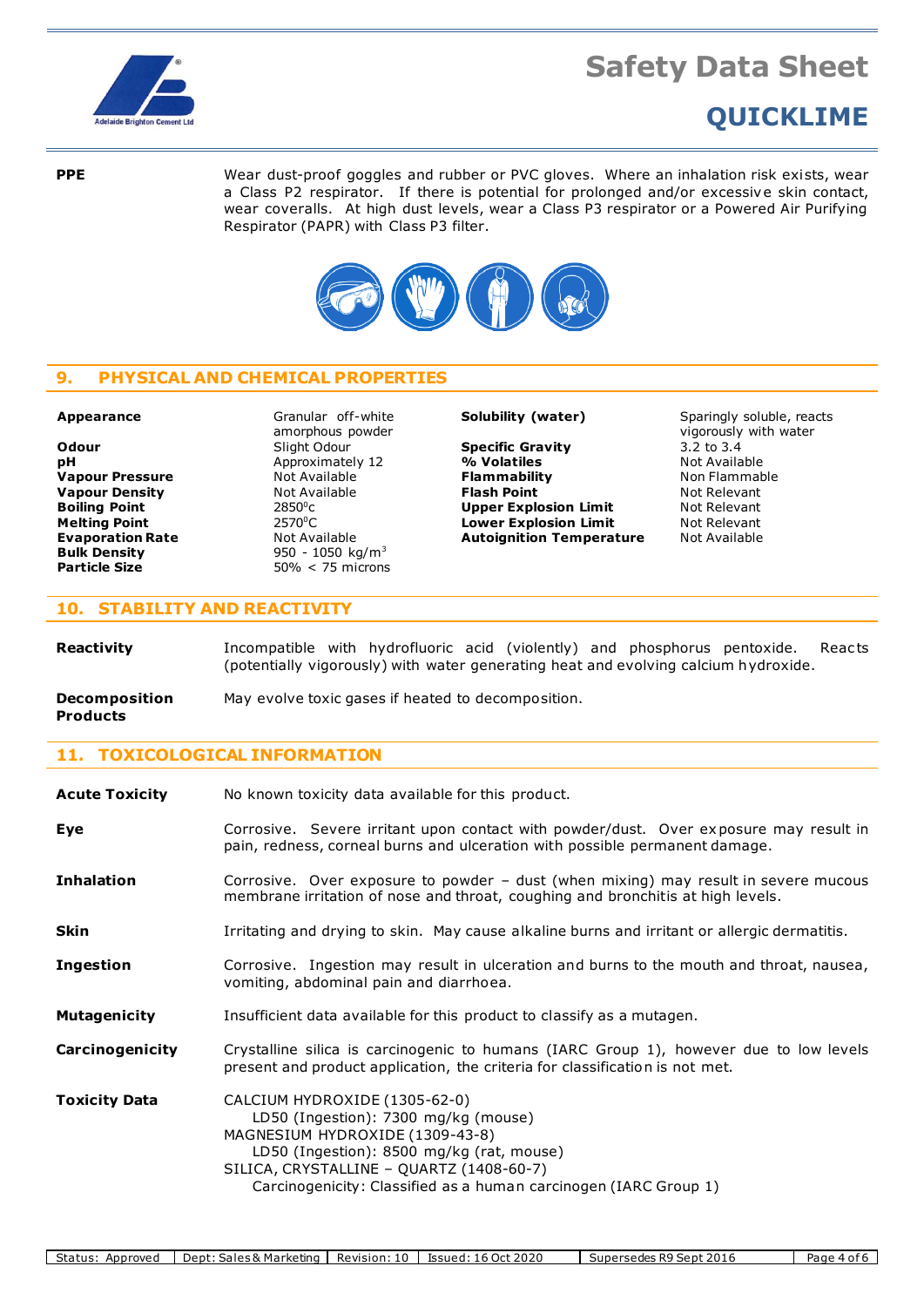

## **12. ECOLOGICAL INFORMATION**

**Environment** Limited ecotoxicity data was available for this product at the time this report was prepared. Ensure appropriate measures are taken to prevent this product from entering the environment.

### **13. DISPOSAL CONSIDERATIONS**

Waste Disposal For small amounts; VERY SLOWLY, hydrate (add water) and then neutralise with dilute hydrochloric acid (eg 6M HCl) to pH of 7-8. Dilute and flush to sewer or landfill. For large amounts, material can be readily recycled. Contact the manufacturer for additional information.

**Legislation Dispose of in accordance with relevant local legislation.** 

#### **14. TRANSPORT INFORMATION**

Only classified as a dangerous good when transported by air (ADG Code).

Transport is by rail or road in bulk or bag form.

Drivers of trucks transporting bagged product should ensure that the bags are properly restrained.

| IATA (INTERNATIONAL AIR TRANSPORT ASSOCIATION) |               |                     |                |                  |                |  |  |
|------------------------------------------------|---------------|---------------------|----------------|------------------|----------------|--|--|
| <b>Shipping Name</b>                           | Calcium Oxide |                     |                |                  |                |  |  |
| <b>UN No</b>                                   | 1910          | <b>Hazchem Code</b> | 4W             | <b>Pka Group</b> | 111            |  |  |
| <b>DG Class</b>                                |               | Subsidiary Risk(s)  | None Allocated | <b>EPG</b>       | None Allocated |  |  |

#### **15. REGULATORY INFORMATION**

| Poison      | A poison schedule number has not been allocated to this product using the criteria in the |
|-------------|-------------------------------------------------------------------------------------------|
| Schedule    | Standard for the Uniform Scheduling of Drugs and Poisons (SUSDP).                         |
| <b>AICS</b> | All chemicals listed on the Australian Inventory of Chemical Substances (AICS).           |

## **16. OTHER INFORMATION**

**Additional** IARC – GROUP 1 – PROVEN HUMAN CARCINOGEN. This product contains an ingredient for **Information** which there is sufficient evidence to have been classified by the International Agency for Research into Cancer as a human carcinogen. The use of products known to be human carcinogens should be strictly monitored and controlled.

> RESPIRATORS: In general the use of respirators should be limited and engineering controls employed to avoid exposure. If respiratory equipment must be worn ensure correct respirator selection and training is undertaken. Remember that some respirators may be extremely uncomfortable when used for long periods. The use of air powered or air supplied respirators should be considered where prolonged or repeated use is necessary.

> PERSONAL PROTECTIVE EQUIPMENT GUIDELINES: The Recommendation for protective equipment contained within this SDS report is provided as a guide only. Factors such as method of application, working environment, quantity used, product concentration and the availability of engineering controls should be considered before final selection of personal protective equipment is made.